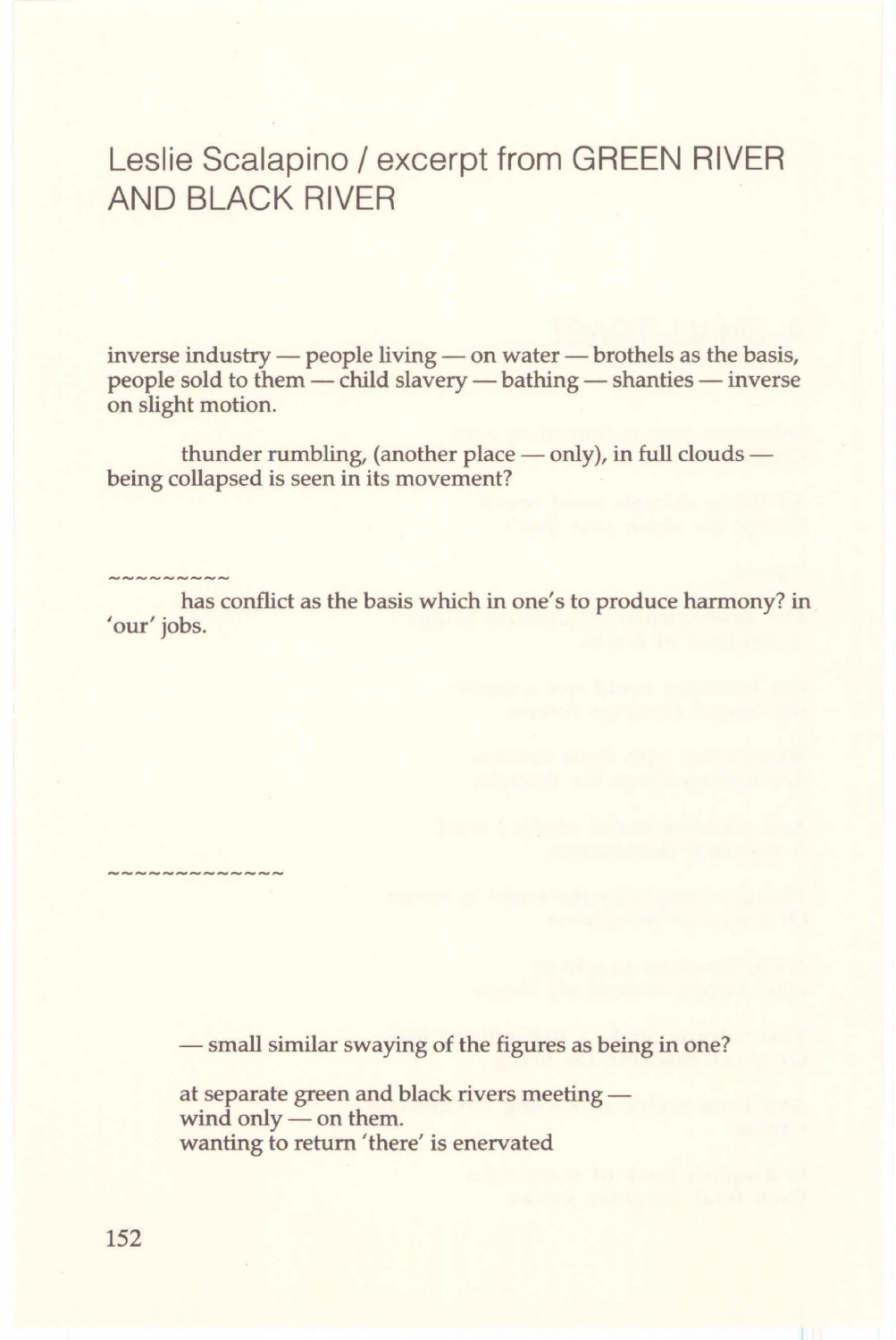to be always externally oriented as desperate at life. the figures leaping with both of the feet in the air, the feet touch their hands in the air — are seen by one (or just external).

why is slight motions the same by the figures - relieving obstructions/violence by the viewer-?

 $-m<sub>N</sub>$ 

 $m$ 

people encircled by figures or outside loop flocking to death as bowing — there — 'not being' as only with the crowd, motions only. what is place/measure? one's - dawn - only?

panic - in *me* - seeing. in the rush of those flocking in (the visibility of something the detail through which it is something else) - in the cry made from the whole verging pushing on the circle, shouting figures calling leaping running — with animal heads, projections of 'one' 'speaking' or apprehension — a crowd as one's  $(r \text{e} \cdot \text{e} \cdot \text{e} \cdot \text{e})$  and  $(r \text{e} \cdot \text{e} \cdot \text{e})$  is isn't the figures, but one's — flocking only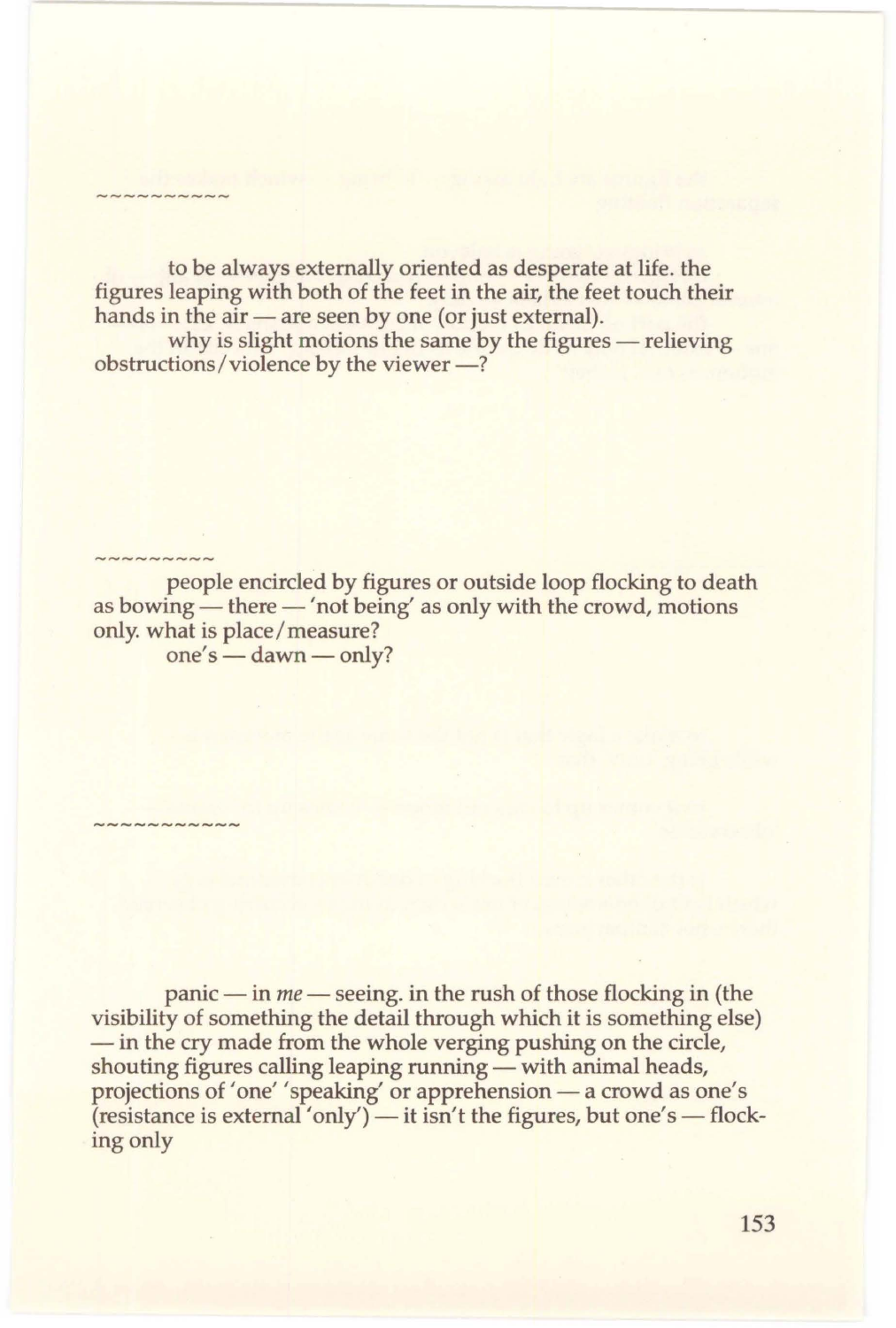the figures are light joking  $-$  to bring  $-$  which makes the separation floating

as bringing/ going is halcyon.

interpretation isn't — one — rush (can't negate — at all) — of interior *per se* - that's them - only.

the part on death as motion of crowd not seen *per se*?  $-$  is  $$ one - external only as desperate as in one 'seeing' but only in the motion. *as* one. is their.

to make a logic that is not the same as the motion it is  $$ while being 'only' that

so it comes up to crescent moon — comes up to 'swans' — ' observation'

is the other crowd flocking to death as communal only  $$ which isn't phenomenon of one's own dying as occurring observed. there's not comparisons.

**NNNNNNNNN** 

~~~~~~~~~~~~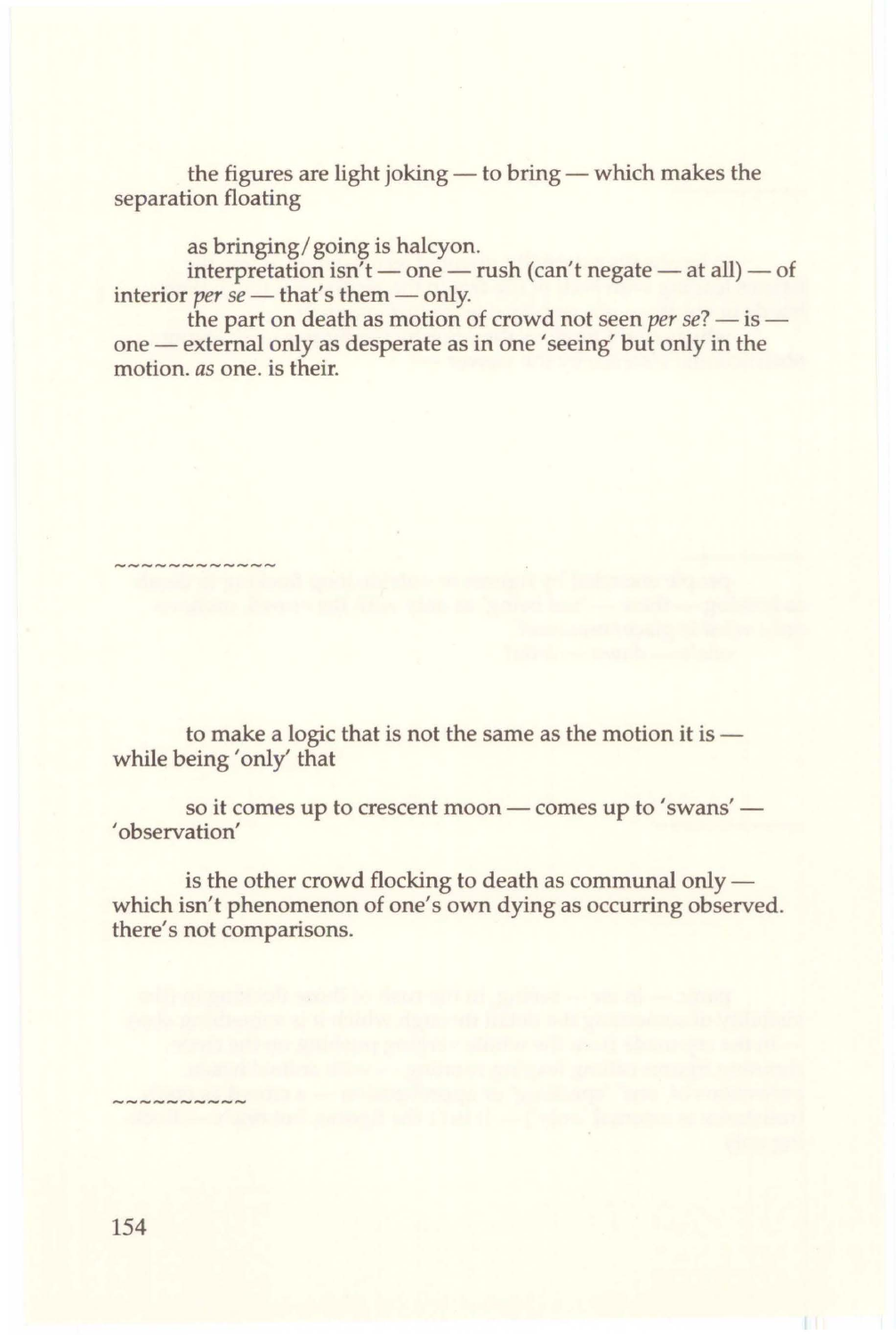the free-floating crescent moon as not coordinates even - and as registration even.

> an exterior directive. only.  $one's -inner - dawn$

**CONNADIANANANA** 

 $my$  - perched on cliff - with tiny children -

a shred of half-moon bringing/ going is halcyon. so

 $half-moon - in thin$ 

unnnnnnnn

as in not fly from ledge  $-$  cliff  $-$  with tiny children

- as not from apprehension - the shred of half-moon

~~~~~~~~~~~

as blind are photographing them in their faces  $-$  shred of half-moon  $-$  (not)

flying from cliff with them $-$  in thin - horns not beginning - 'only'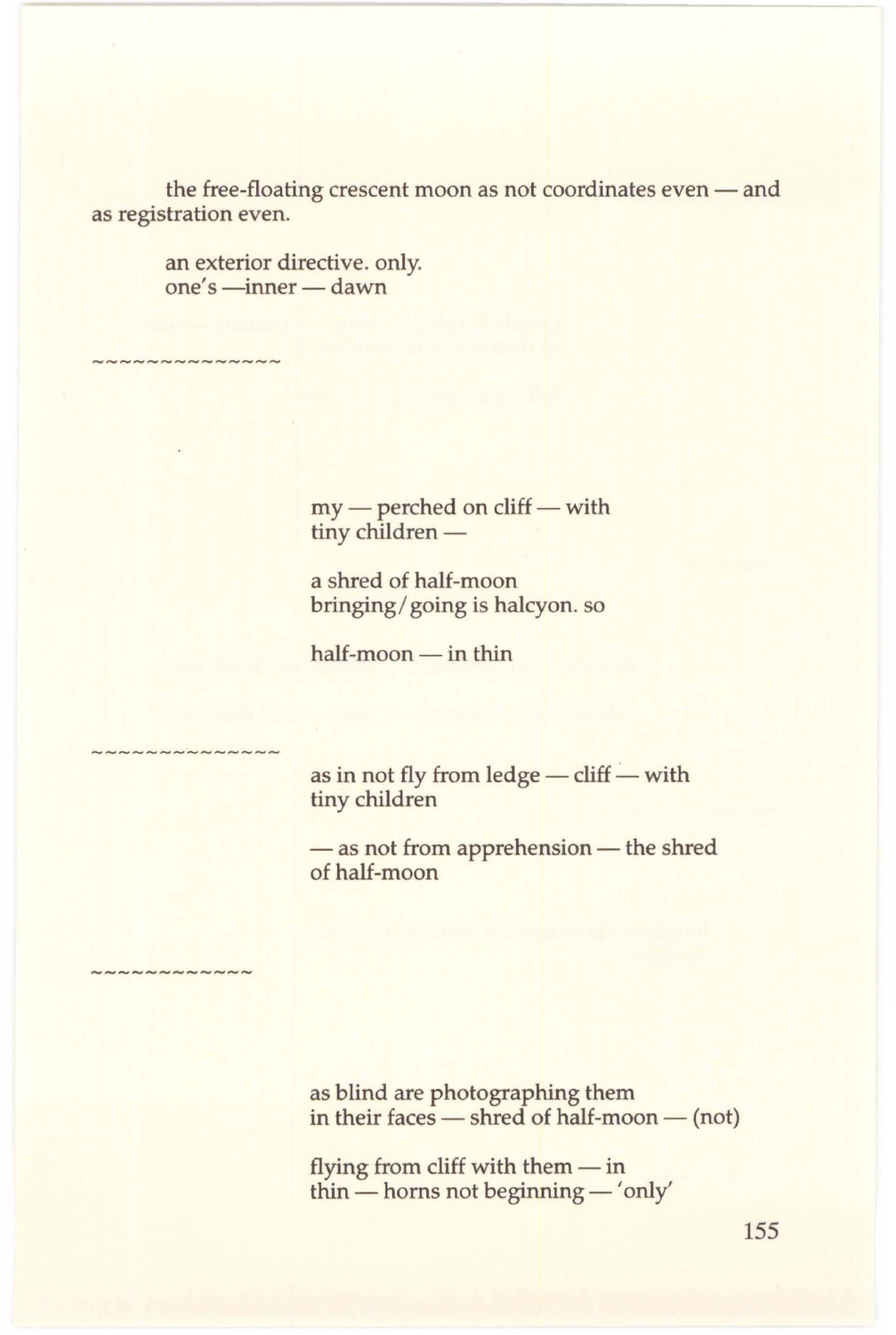people bathing - here - in canals - one's as distraction is there *per se* 

selling people still - here

as them - crowd seen - half-moon shred, also is that one's - dawn? - 'only' - not then, or is

loneliness is illusion of wanting to return as rigor-?

---------

 $N N N N N N N N$ 

------------

---------------